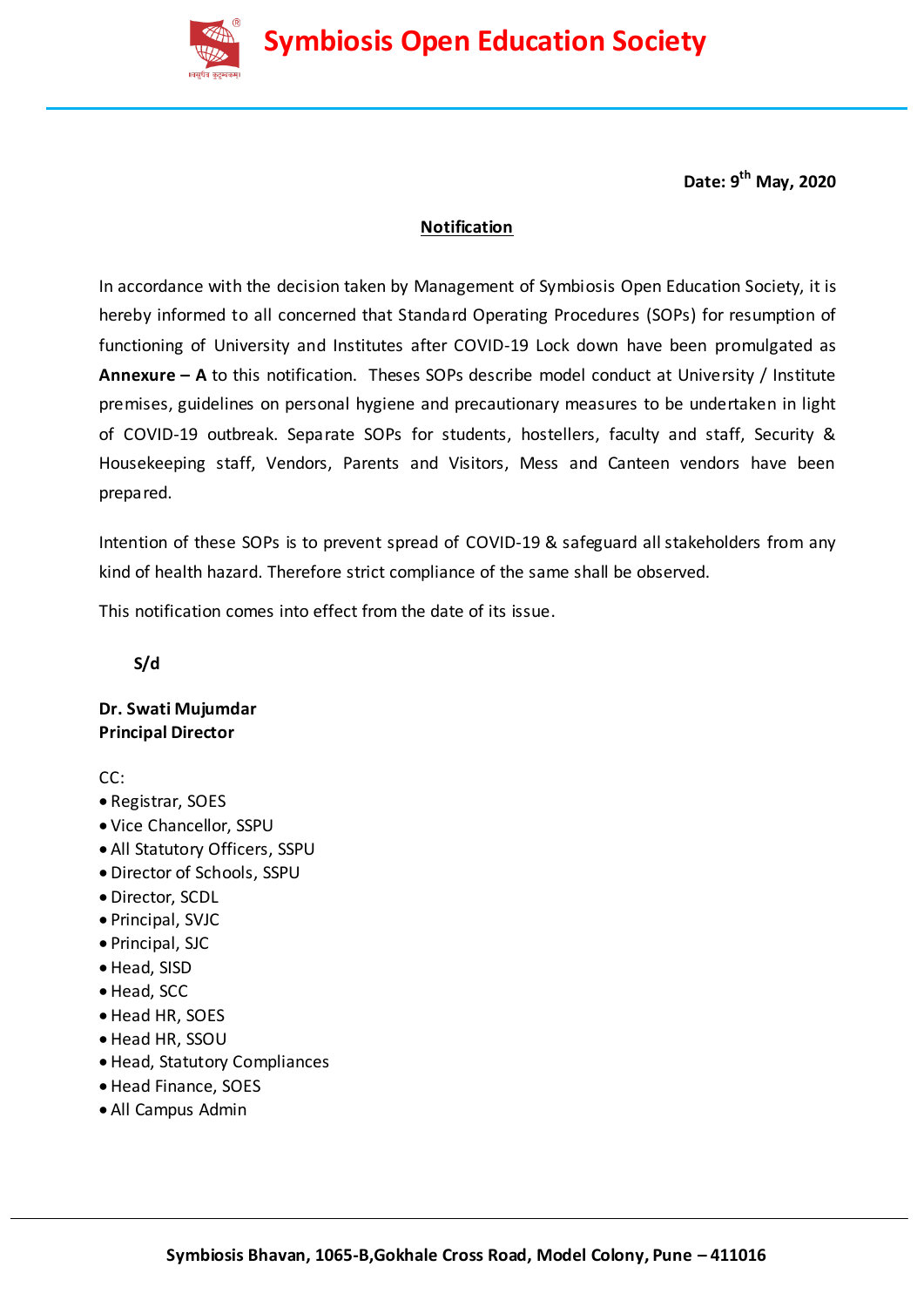

## **Standard Operating Procedure for students post Covid - 19 Lock Down**

### **A. Conduct at Institution / University Campus:**

- 1. You should submit duly filled and signed Medical History form (Covid Survey form) to designated official at the Institution / University before commencement of academic session
- 2. Use Clean and Neat mask covering nose till chin
- 3. Every student should follow social distancing of at least 1 meter while in Campus and out of Campus, while entering in faculty rooms, labs, offices etc.
- 4. Make use of staircase instead of elevators
- 5. Ensure that all doors and windows are in open condition
- 6. Avoid keeping your bags at common place
- 7. Have lunch at designated place /canteen / mess
- 8. You will be informed by respective course heads about your seating arrangement at Classroom / labs etc. before commencement of academic session after lockdown.
- 9. Students shall wait and meet the concerned institute / University faculty / officials at designated waiting / meeting area only
- 10. Aarogya Setu App shall be installed and used by all
- 11. Students with complaints of fever or symptoms of COVID-19 shall immediately report to SCHC

### **B. Maintenance of Personal Hygiene:**

- 1. Wash hands often with soap and water for at least 20 seconds.
- 2. Clean your hands with sanitizers with at least 70% alcohol
- 3. Everyone should carry their own sanitizer
- 4. Do not touch nose, mouth and face area
- 5. Do not touch public areas
- 6. Do not spit anywhere
- 7. Put garbage in dust bins only
- 8. Maintain habit of wearing washed and dean cloths.
- 9. Sanitize your hands after use of washroom, common drinking water points, before and after your meals

- 1. Sanitize yourself and your belongings before entering your house
- 2. Avoid social gathering and get together
- 3. Avoid visit to relatives and friend's house
- 4. Avoid sports activities
- 5. Avoid public transport
- 6. Do not use shared vehicles, One person with two wheeler (Rider only) & Two persons in Four Wheeler (including driver) – one person on driver's seat and other person on back seat
- 7. Avoid drinking of cold drinks, cold water, ice-cream, other cold beverages etc
- 8. Avoid eating uncooked food.
- 9. Avoid cash transactions as much as possible and use contactless payments such as UPI/ Bhim/ Google pay etc.
- 10. Items such as tablets, touch screens, keyboards, remote controls, may be fitted with a wipeable cover
- 11. Everyone should have health insurance preferably
- 12. Avoid contact with others if suffering from cold, cough or fever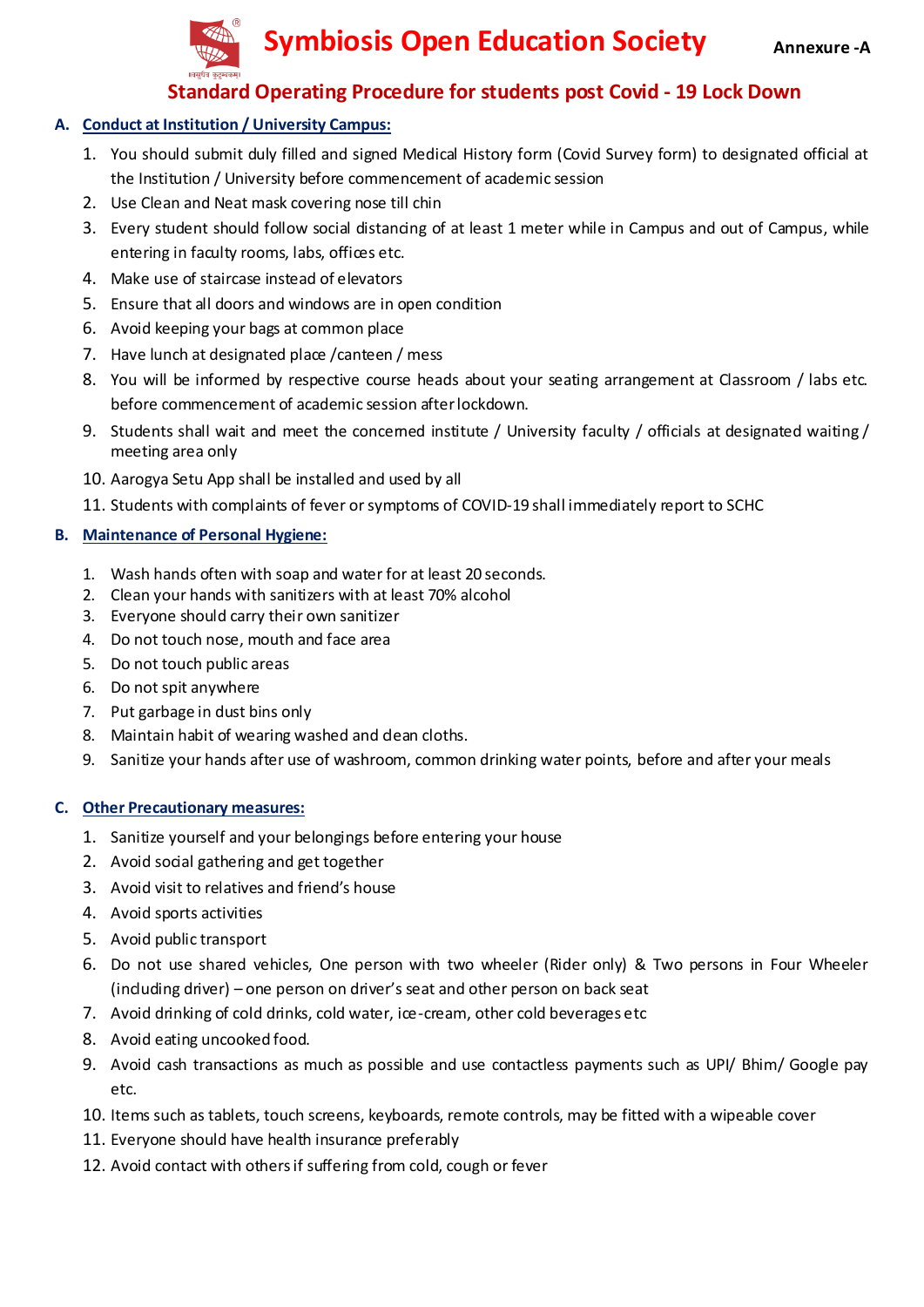

## **Standard Operating Procedure for students at Hostel post Covid - 19 Lock Down**

### **A. Conduct at Hostel:**

- 1. Use clean and neat mask covering nose till chin
- 2. Each student should follow social distancing of at least 1 meter while in Campus and out of Campus
- 3. Keep 1 meter distance between beds in rooms
- 4. Make use of staircase instead of elevators
- 5. Ensure that all doors and windows are in open condition
- 6. Do not make use of Indoor games hall, Common TV hall and Gym
- 7. Follow social distancing in Mess Hall
- 8. Batch of 25 students will have breakfast/lunch/dinner at a time in mess hall by keeping social distancing. Others may wait outside mess hall by keeping social distancing. Every student should finish meals within 20 minutes of time
- 9. Do not take meal plate on your own in mess; get it by the hands of mess in charge
- 10. No two or more than two students will sit or walk together
- 11. Avoid sharing of things
- 12. Only one student should enter in health centre at a time
- 13. Students shall wait and meet the concerned hostel officials at designated waiting / meeting area only
- 14. Aarogya Setu App shall be installed and used by all
- 15. Students with complaints of fever or symptoms of COVID-19 shall immediately report to SCHC

#### **B. Maintenance of Personal Hygiene:**

- 1. Keep your room and surroundings clean
- 2. Wash hands often with soap and water for at least 20 seconds.
- 3. Clean your hands with sanitizers with at least 70% alcohol
- 4. Everyone should carry their own sanitizer
- 5. Do not touch nose, mouth and face area
- 6. Do not touch public areas
- 7. Do not spit anywhere
- 8. Put garbage in dust bins only
- 9. Maintain habit of wearing washed and dean cloths.
- 10. Sanitize your hands after use of washroom, common drinking water points, before and after your meals

- 1. Sanitize yourself and your belongings before entering your room
- 2. Avoid social gathering
- 3. Avoid visit to relatives, friend's house and friend's room
- 4. Avoid city visit, out pass and ordering of food from outside
- 5. Avoid public transport
- 6. Do not use shared vehicles, One person with two wheeler (Rider only) & Two persons in Four Wheeler (including driver) – one person on driver's seat and other person on back seat
- 7. Avoid drinking of cold drinks, cold water, ice-cream, other cold beverages etc
- 8. Avoid eating uncooked food.
- 9. Avoid cash transactions as much as possible and use contactless payments such as UPI/ Bhim/ Google pay etc.
- 10. Items such as tablets, touch screens, keyboards, remote controls, may be fitted with a wipeable cover
- 11. Everyone should have health insurance preferably
- 12. Avoid contact with others if suffering from cold, cough or fever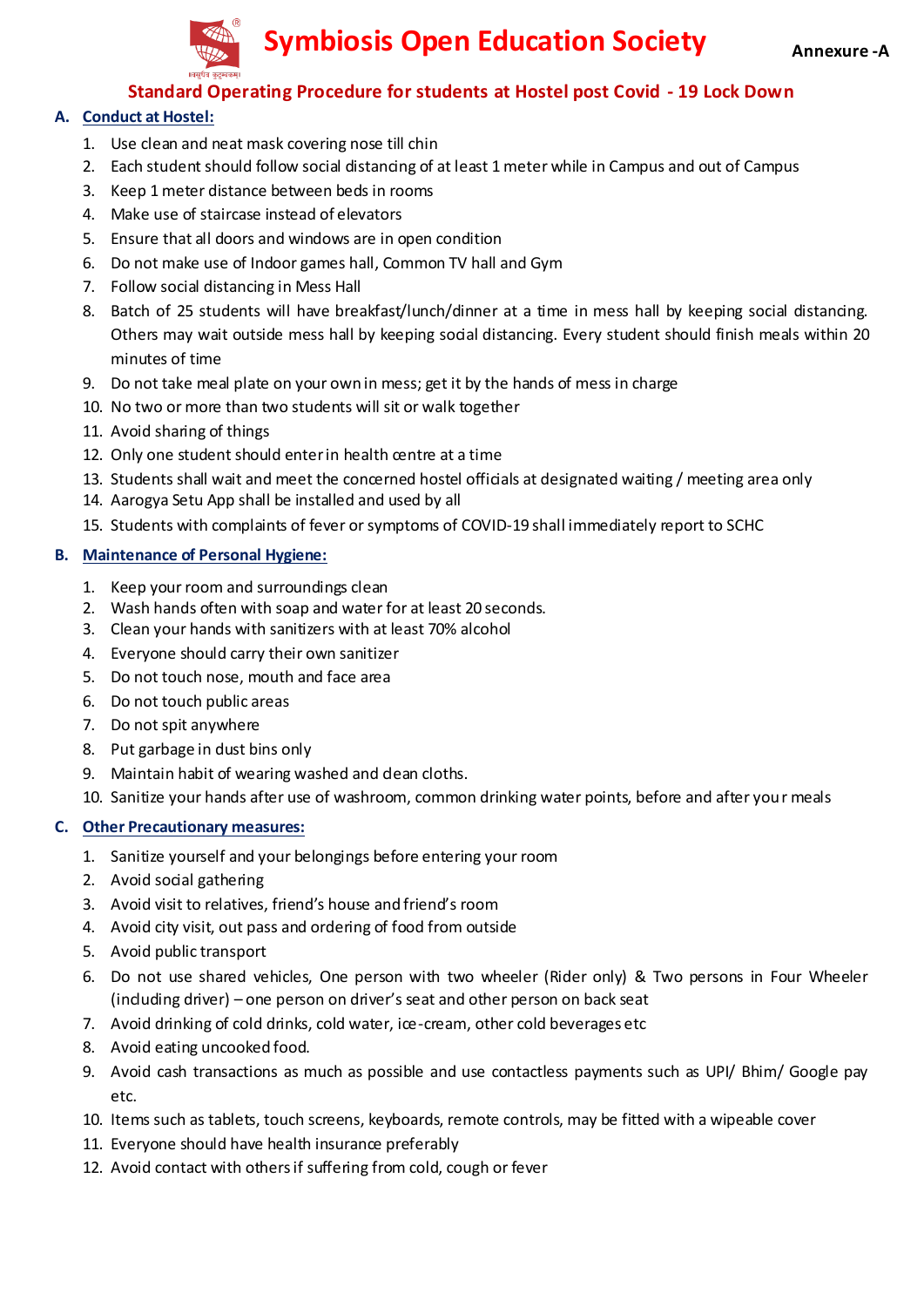

## **Standard Operating Procedure for Faculty & Staff post Covid - 19 Lock Down**

### **A. Conduct at Workplace:**

- 1. You should submit duly filled and signed Medical History form (Covid Survey form) to designated official at the Institution / University before resuming the office
- 2. Use clean and neat mask covering nose till chin
- 3. Follow social distancing of at least 1 meter while in Campus, dass rooms, labs, offices & out of Campus and educate students to follow the same
- 4. Sanitize yourself and your belongings before entering office
- 5. Sanitize your hands before entering meeting rooms, offices
- 6. Do not visit colleagues area
- 7. To minimize possible discussions & interactions, these can be held through hand phones, intercoms and mobile phones.
- 8. Meetings are to be avoided and VC, Conf. calls or other modes should be used as replacement.
- 9. Clustered sitting and standing to be avoided
- 10. Avoid sharing of things
- 11. Avoid use and carrying of hard copy files where ever possible and soft copy correspondences, approvals and other procedures shall be encouraged.
- 12. Have lunch at your respective workplace / canteen / designated place
- 13. Make use of staircase instead of elevators
- 14. Use of Air conditioner shall be avoided
- 15. Ensure that all doors and windows are in open condition during working hours.
- 16. Faculty / staff shall meet the students / parents / visitors at designated waiting / meeting area only
- 17. Aarogya Setu App shall be installed and used by all.
- 18. Staff with complaints of fever or symptoms of COVID-19 shall immediately report to SCHC

#### **B. Maintenance of Personal Hygiene:**

- 1. Wash hands often with soap and water for at least 20 seconds.
- 2. Clean your hands with sanitizers with at least 70% alcohol
- 3. Everyone should carry their own sanitizer
- 4. Do not touch nose, mouth and face area
- 5. Do not touch public areas
- 6. Do not spit anywhere
- 7. Put garbage in dust bins only
- 8. Maintain habit of wearing washed and dean cloths.
- 9. Sanitize your hands after use of washroom, common drinking water points, before and after your meals

- 1. Sanitize yourself and your belongings before entering your house
- 2. Avoid social gathering and get together
- 3. Avoid visit to relatives and friend's house
- 4. Avoid public transport
- 5. Do not use shared vehicles, One person with two wheeler (Rider only) & Two persons in Four Wheeler (including driver) – one person on driver's seat and other person on back seat
- 6. Avoid drinking of cold drinks, cold water, ice-cream, other cold beverages etc
- 7. Avoid eating uncooked food.
- 8. Avoid cash transactions as much as possible and use contactless payments such as UPI/ Bhim/ Google pay etc.
- 9. Items such as tablets, touch screens, keyboards, remote controls, may be fitted with a wipeable cover
- 10. Everyone should have health insurance preferably
- 11. Avoid contact with others if suffering from cold, cough or fever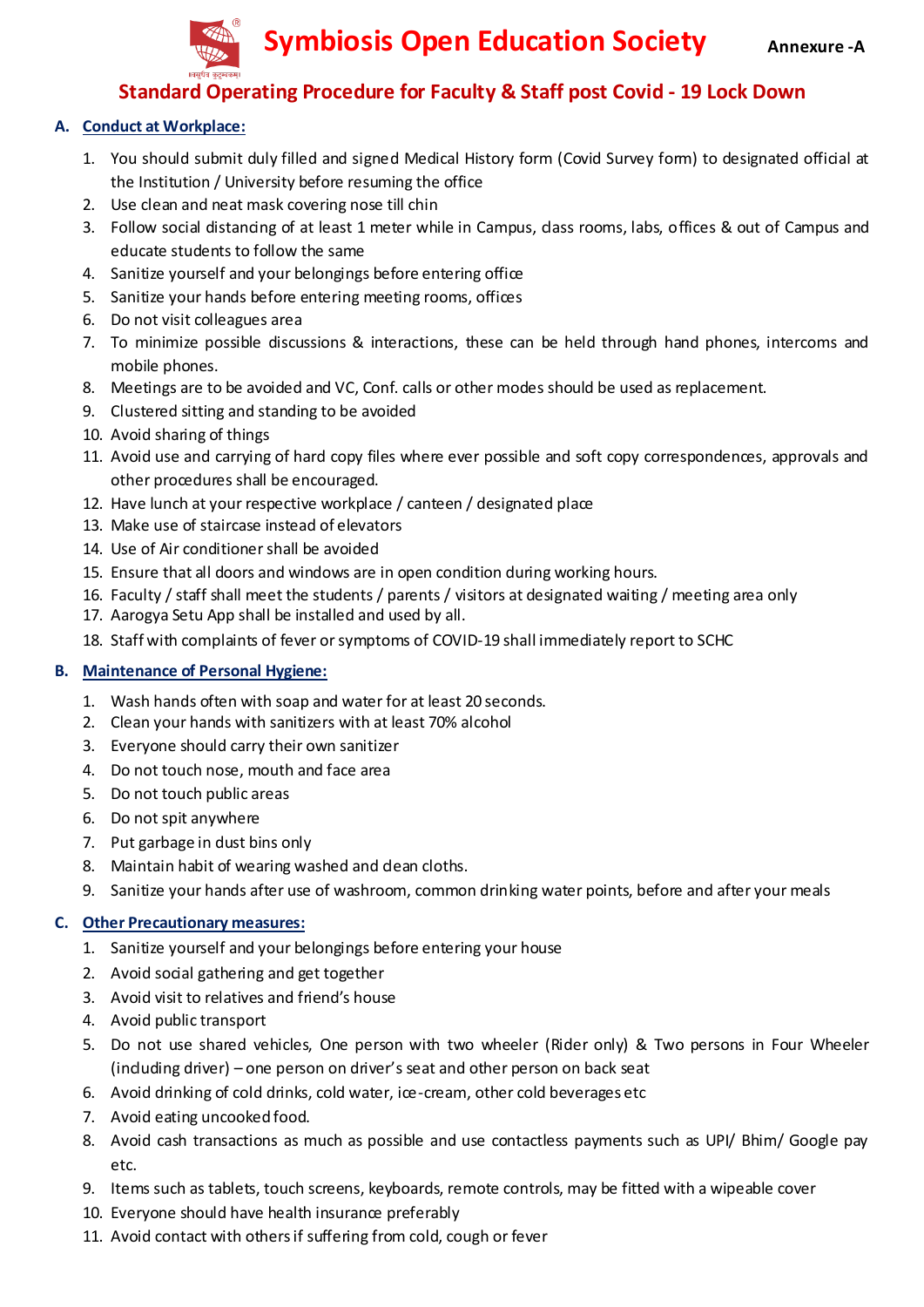

## **Standard Operating Procedure for Security / Housekeeping Staff post Covid - 19 Lock Down**

## **A. Conduct at Institution / University premises:**

- 1. Use clean and neat mask covering nose till chin
- 2. Every security / housekeeping staff should follow social distancing of at least 1 meter while in Campus and out of Campus and educate others to follow social distancing
- 3. Maintain social distancing with colleagues, visitor, while roaming in campus
- 4. Sanitize your hands before and after locking rooms, before entering in meeting rooms, offices etc.
- 5. Garbage should be disposed properly
- 6. Washrooms, furniture, hand-rails, glasses, common touch points should be cleaned properly with the liquid as per guideline of MoHaFW
- 7. Ensure that all doors and windows are in open condition
- 8. Avoid sharing of things
- 9. Inform Institute / University authorities about any student/staff/visitor found not following social distancing
- 10. Have lunch at your respective workplace / canteen / designated place
- 11. Aarogya Setu App shall be installed and used by all.

## **B. Maintenance of Personal Hygiene:**

- 1. Uniform should be Neat and clean with mask
- 2. Wash hands often with soap and water for at least 20 seconds.
- 3. Clean your hands with sanitizers with at least 70% alcohol
- 4. Everyone should carry their own sanitizer
- 5. Do not touch nose, mouth and face area
- 6. Do not touch public areas
- 7. Do not spit anywhere
- 8. Put garbage in dust bins only
- 9. Maintain habit of wearing washed and clean cloths.
- 10. Sanitize your hands after use of washroom, common drinking water points, before and after your meals

- 1. Sanitize yourself and your belongings before entering your house
- 2. Avoid social gathering
- 3. Avoid visit to relatives and friend's house
- 4. Avoid public transport
- 5. Do not use shared vehicles, One person with two wheeler (Rider only) & Two persons in Four Wheeler (including driver) – one person on driver's seat and other person on back seat
- 6. Avoid drinking of cold drinks, cold water, ice-cream, other cold beverages etc
- 7. Avoid eating uncooked food.
- 8. Avoid cash transactions as much as possible and use contactless payments such as UPI/ Bhim/ Google pay etc.
- 9. Everyone should have health insurance preferably
- 10. Take rest at home or get medical treatment if having cold, cough or fever
- 11. Avoid contact with others if suffering from cold, cough or fever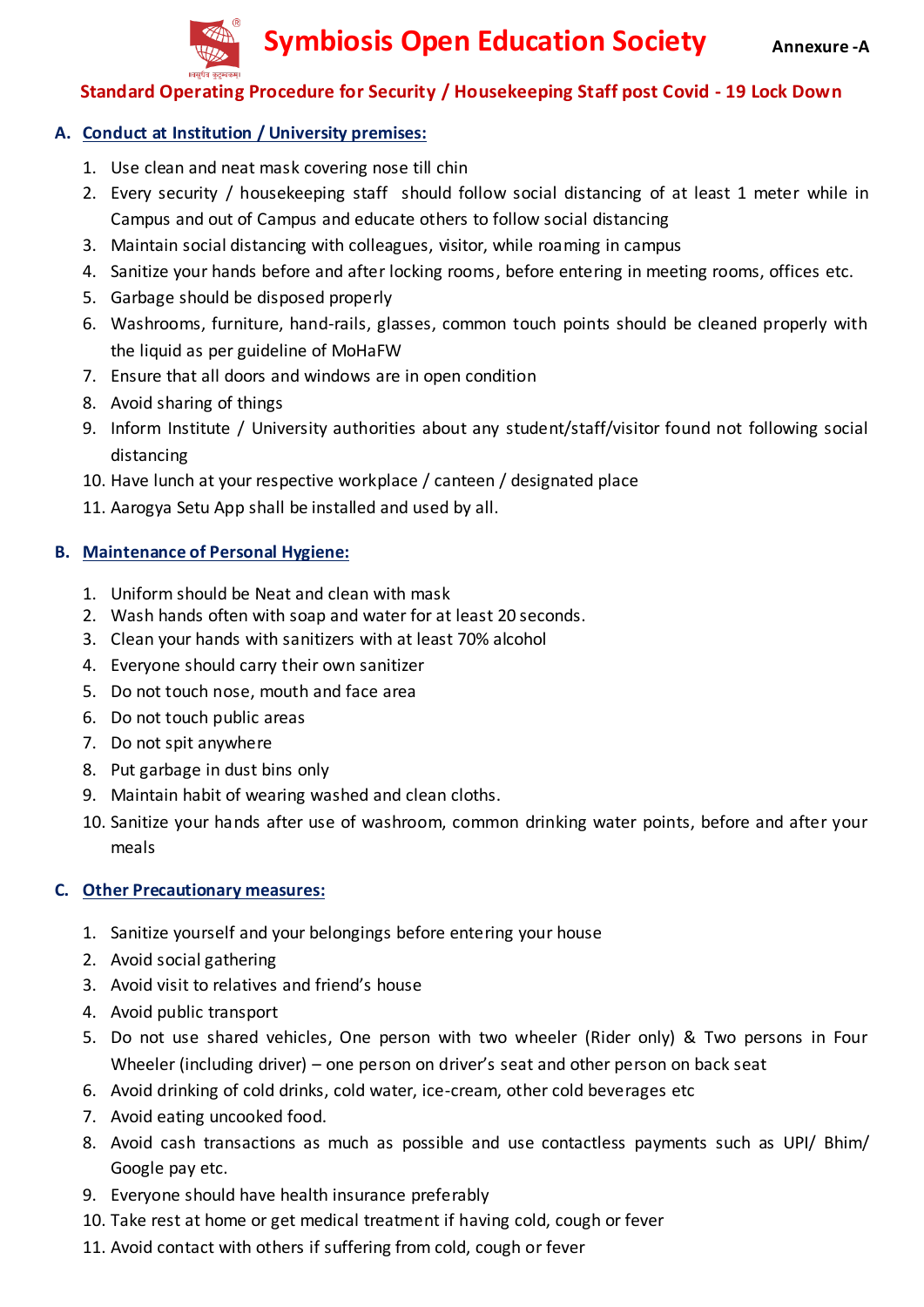

## **Standard Operating Procedure for Vendors post Covid - 19 Lock Down**

- 1. Vendors should educate their employees working at institute / University campus about social distancing and personal hygiene
- 2. Vendor should provide/educate them to wear proper clean and neat uniform, carry sanitizers
- 3. Vendor should not send their employees at campus if he/she is not feeling well
- 4. Vendors shall use Clean and Neat mask covering nose till chin at institute / University premises and clean hands with sanitizers
- 5. Vendors shall wait and meet the concerned institute / University officials at designated waiting / meeting area only
- 6. Vendors should follow social distancing of at least 1 meter while at Campus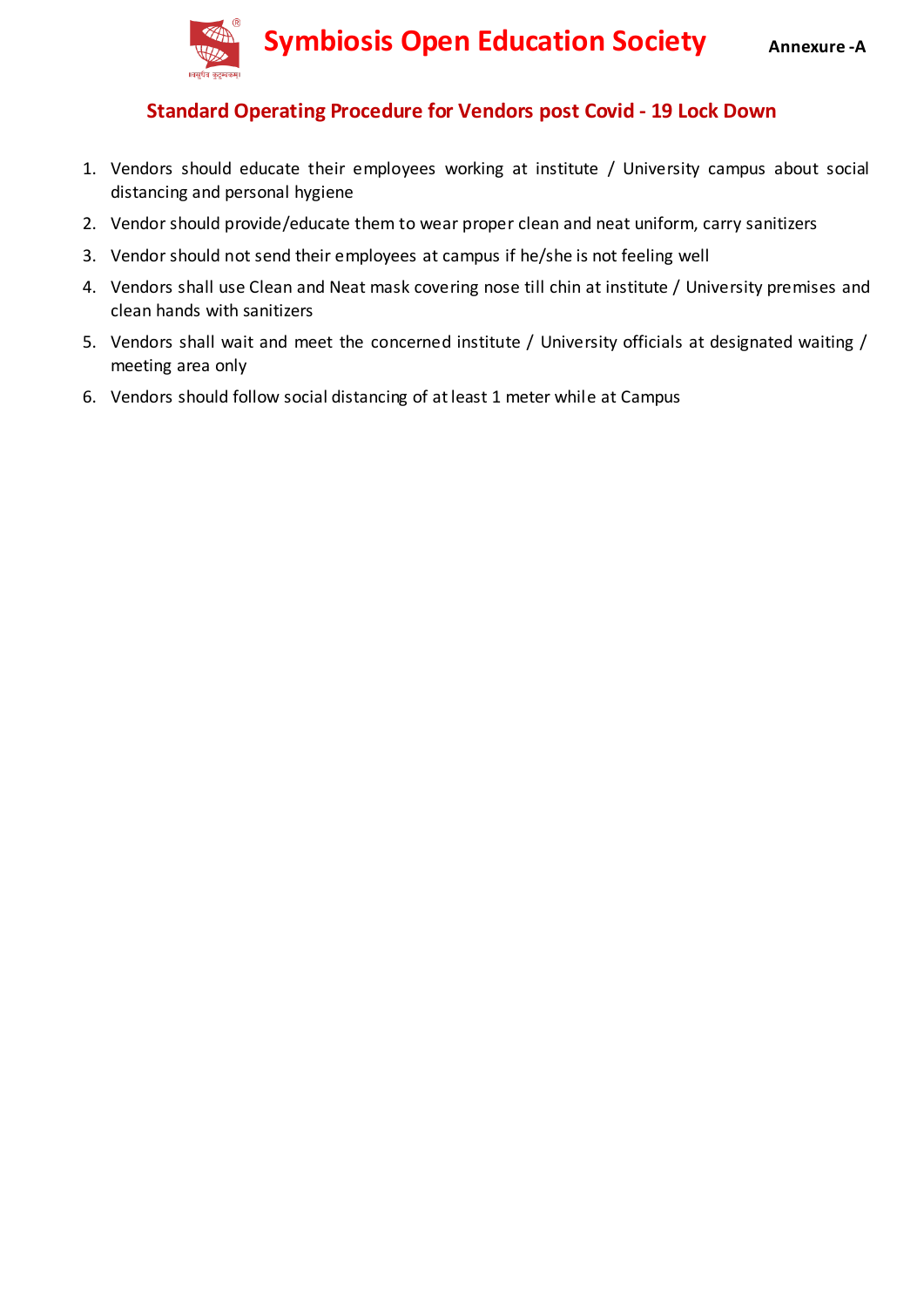

#### **Standard Operating Procedure for Visitors and Parents at Institute / University post Covid - 19 Lock Down**

- 1. Do not visit the campus if you are not feeling well
- 2. Avoid visiting the campus if it is possible to get the desired work done telephonically / online
- 3. Report at Security to register your details
- 4. On completion of formalities at the Security, report at reception to inform about your work
- 5. Follow social distancing of at least 1 meter while at Campus
- 6. Use Clean and Neat mask covering nose till chin at institute / University premises and clean hands with sanitizers
- 7. Wait and meet the concerned institute / University officials at designated waiting / meeting area only
- 8. Avoid touching public areas
- 9. Do not spit anywhere
- 10. Put garbage in dust bins only
- 11. Sanitize your hands after use of washroom, common drinking water points etc.
- 12. Make use of staircase instead of elevators
- 13. Avoid keeping your belongings at common place
- 14. Do not loiter at campus and leave the premises immediately after your work gets over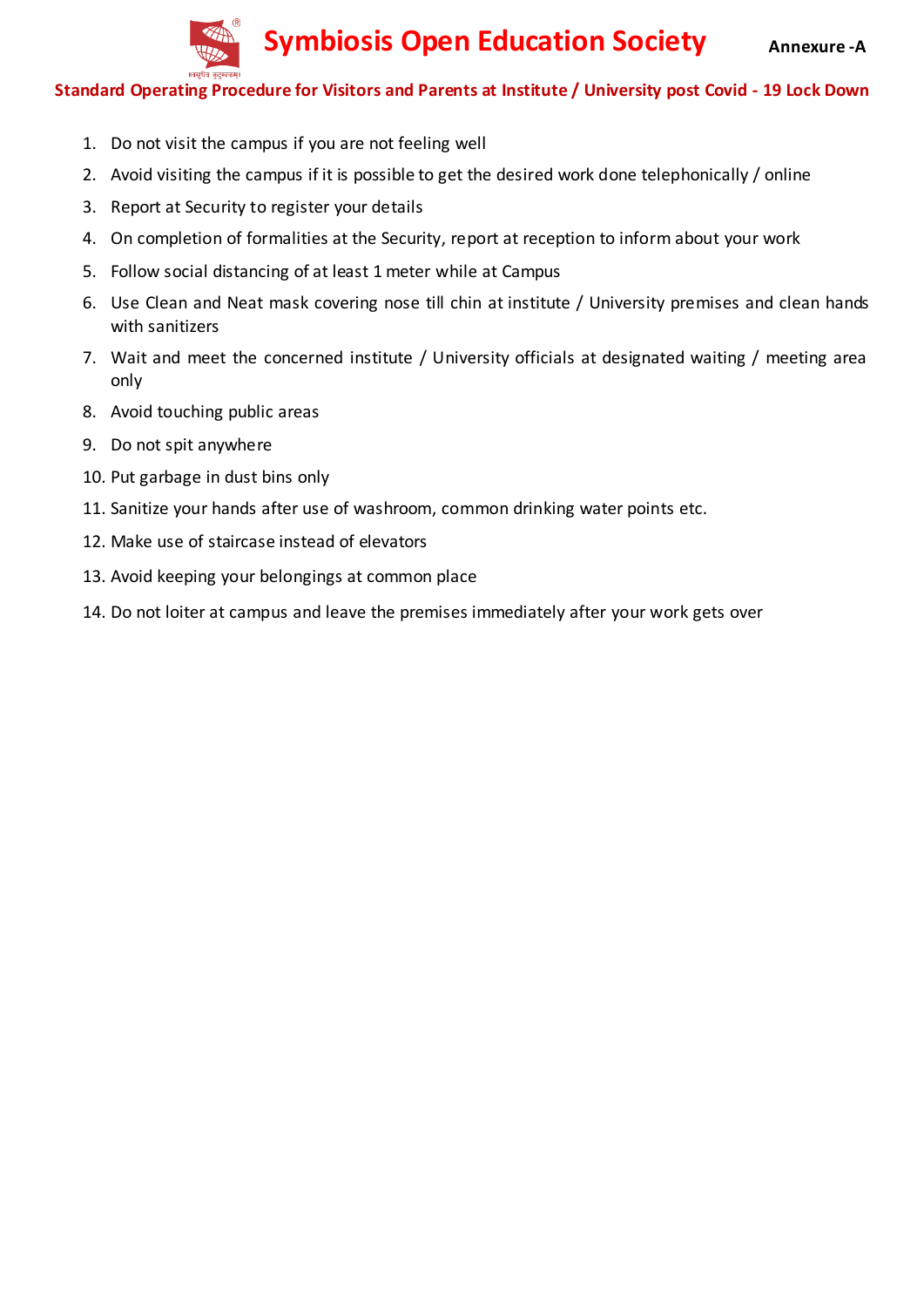

## **Standard Operating Procedure for Mess Vendor at Hostel Premises post Covid - 19 Lock Down**

#### **A. Conduct at Institution / University premises:**

- 1. Use Clean and Neat mask covering nose till chin
- 2. Every staff of mess should follow social distancing of at least 1 meter while in Campus and out of Campus
- 3. Maintain social distancing with students and staff, while entering in dining hall, office, and while serving in meetings; in Mess hall and also at kitchen
- 4. Wash hands often with soap and water for at least 20 seconds.
- 5. Clean your hands frequently with sanitizers with at least 70% alcohol
- 6. Wash and frequently sanitize items such as ladles, tongs, condiment holders, food contact surfaces and utensils
- 7. Batch of 25 students will have breakfast/lunch/dinner at a time in mess hall by keeping social distancing. After every batch of students, deaning of table and mopping of floor should be done. Other students will wait outside mess hall by keeping social distancing. Every student should finish meals within 20 mi nutes
- 8. Consider grab-and-go options to discourage students & staff from gathering in group settings.
- 9. Meal plate should be given in the hands of student in mess by mess in charge
- 10. Use floor markings inside the mess to facilitate compliance with the physical distancing
- 11. Vegetables/fruits/grocery/eggs/non-veg brought at mess should be sanitized properly before use
- 12. Do not openly display or sell unwrapped bakery products
- 13. No two or more than two staff shall sit or walk together
- 14. Keep your surroundings clean
- 15. Avoid sharing of things
- 16. Ensure that all doors and windows are in open condition
- 17. Aarogya Setu App shall be installed and used by all.

#### **B. Maintenance of Personal Hygiene:**

- 1. Staff should wear neat and clean uniform with mask for food preparation
- 2. Everyone should carry their own sanitizer
- 3. Do not touch nose, mouth and face area
- 4. Do not touch public areas
- 5. Do not spit anywhere
- 6. Put garbage in dust bins only
- 7. Sanitize your hands after use of washroom, common drinking water points, before and after your meals

- 1. Sanitize yourself and your belongings before entering your house
- 2. Avoid social gathering
- 3. Avoid visit to relatives, friend's house and friend's room
- 4. Avoid public transport
- 5. Do not use shared vehicles, One person with two wheeler (Rider only) & Two persons in Four Wheeler (including driver) – one person on driver's seat and other person on back seat
- 6. Avoid drinking of cold drinks, cold water, ice-cream, other cold beverages etc
- 7. Avoid eating uncooked food.
- 8. Avoid cash transactions as much as possible and use contactless payments such as UPI/ Bhim/ Google pay etc.
- 9. Items such as tablets, touch screens, keyboards, remote controls, may be fitted with a wipeable cover
- 10. Everyone should have health insurance preferably
- 11. Take rest at home or get medical treatment if having cold, cough or fever
- 12. Avoid contact with others if suffering from cold, cough or fever